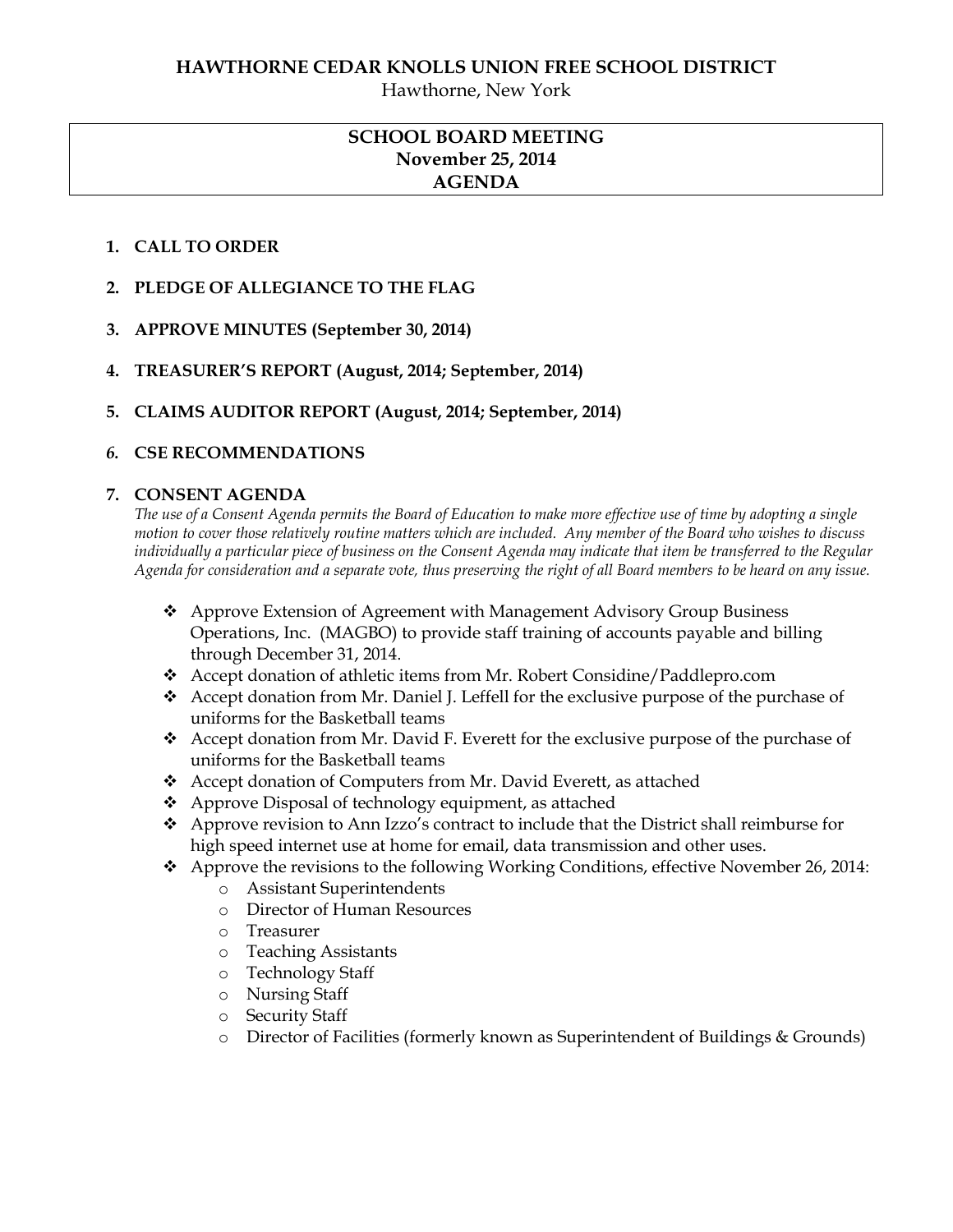# **HAWTHORNE CEDAR KNOLLS UNION FREE SCHOOL DISTRICT**

# Hawthorne, New York

# **8. REGULAR AGENDA**

- Approve Resolution to amend the Hawthorne Cedar Knolls Union Free School District 403(b) retirement plan
- \* MOA Maintenance Unit: Approve the Memorandum of Agreement between the Hawthorne Cedar Knolls Union Free School District and the Civil Service Employees Association, Inc. AFSCME, AFL-CIO, Westchester local 860, Hawthorne Cedar Knolls Union Free School District for the period July 1, 2013 through June 30, 2018 and authorize the Negotiating Team for the District, Assistant Superintendent Joseph Abbondanza and District Counsel, Marc Sharff to sign the agreement.
- Accept the resignation of tenured teacher, Mary Grandsire, effective at the close of business on November 25, 2014, pursuant to a letter dated November 20, 2014.

#### **9. PERSONNEL ACTIONS**

Approve Routine Personnel actions

#### **10. POLICY:**

#### **1st Reading:**

- **Update Policy# 5676: Information Security Breach and Notification**
- **Update Policy# 7320: Alcohol, Tobacco, Drugs and Other Substances (Students)**
- **Update Policy# 7530: Child Abuse and Maltreatment**

#### **11. GELLER HOUSE PRESENTATION**

# **12. COMMENTS**

**13. ADJOURN**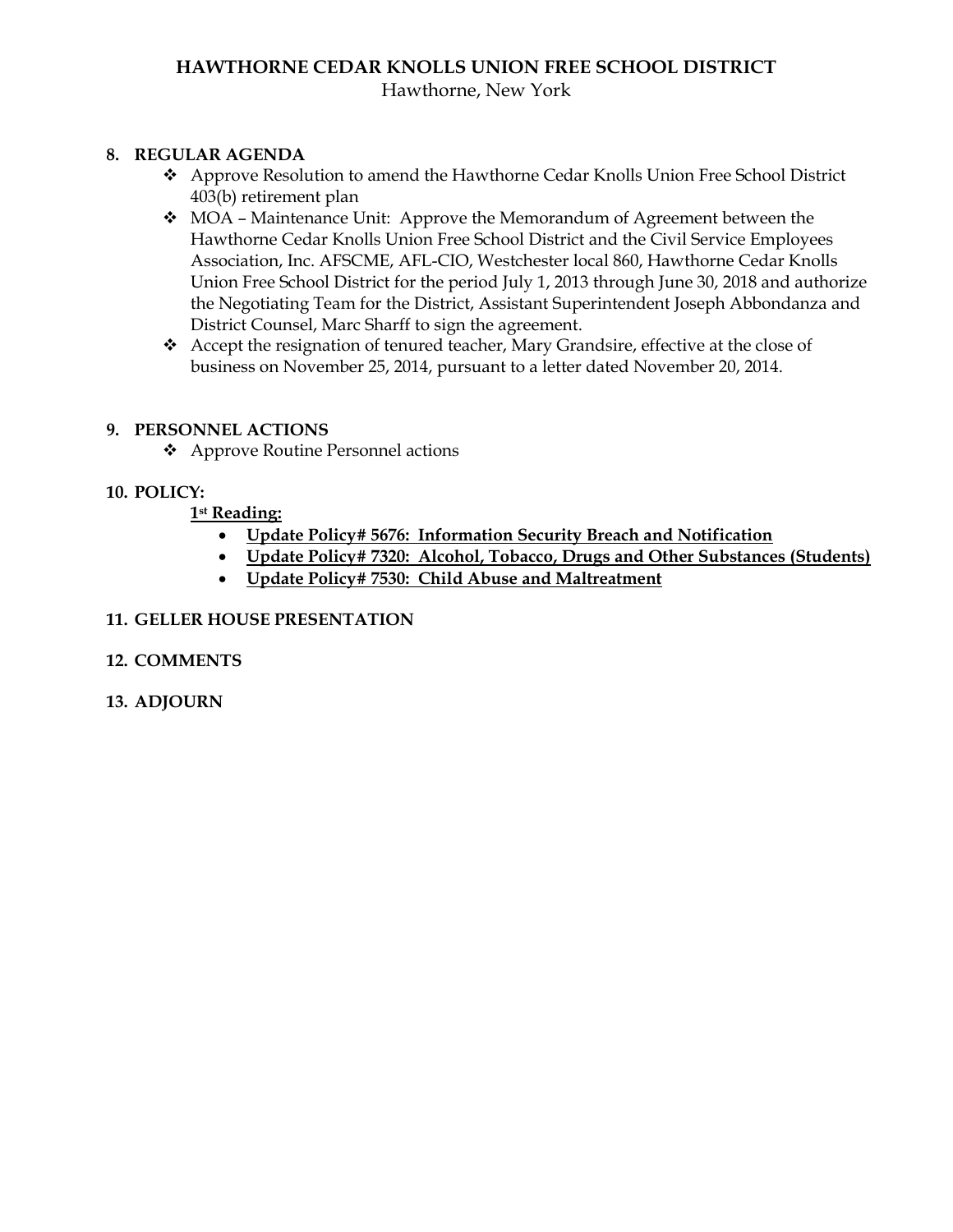# **HAWTHORNE CEDAR KNOLLS UNION FREE SCHOOL DISTRICT** Hawthorne, New York

# **BOARD OF EDUCATION MEETING September 30, 2014**

|                  | Approve Budget Transfer(s) in the amount of \$144,450.00 (2014-2015)                                                                                                                                   |
|------------------|--------------------------------------------------------------------------------------------------------------------------------------------------------------------------------------------------------|
|                  | Approve Budget Transfer(s) in the amount of \$125,027.06 (2013-2014)                                                                                                                                   |
| $YES$ NO ______  | Approve Budget Transfer(s) in the amount of \$37,496.63 (2013-2014)                                                                                                                                    |
| $YES$ NO ______  | Approve Final AS-7 Contracts from Southern Westchester BOCES for 2013-2014                                                                                                                             |
| $YES$ NO _______ | Approve Service Contract with Mr. James Larsson, for the purpose of Bus Driving<br>Required Courses and Testing                                                                                        |
|                  | Accept donation of four (4) five-gallon containers of white paint from Pro Tool<br>Warehouse                                                                                                           |
|                  | Accept donation of athletic items from Mr. Robert Considine/Paddlepro.com                                                                                                                              |
|                  | Accept donation of Office Furniture and Computers from Mr. David Everett                                                                                                                               |
| $YES$ NO _______ | Approve the Standard Work Day and Reporting Resolution for Elected and<br>Appointed Officials for the 2013-2014 school year for Ann Marie DeModna,<br>District Clerk and Jane LaForge, Treasurer.      |
| $YES$ NO ______  | Upon the recommendation of the Audit Committee, accept the Independent<br>Auditor's Report and Financial Statements for the year ended 6/30/2014.                                                      |
| $YES$ NO ______  | Approve banking resolution for Facsimile Signatures for the Banks designated as<br>Official Bank Depositories: M&T Bank, Hudson Valley Bank, Tompkins Mahopac,<br>Webster Bank and First Niagara Bank. |
|                  | Authorize the U.S. Bank Equipment Finance Xerox Lease Agreement and<br>authorize the signature of the District Counsel, Marc Sharff, Esq.                                                              |
| YES NO           | Adopt an internal audit schedule                                                                                                                                                                       |